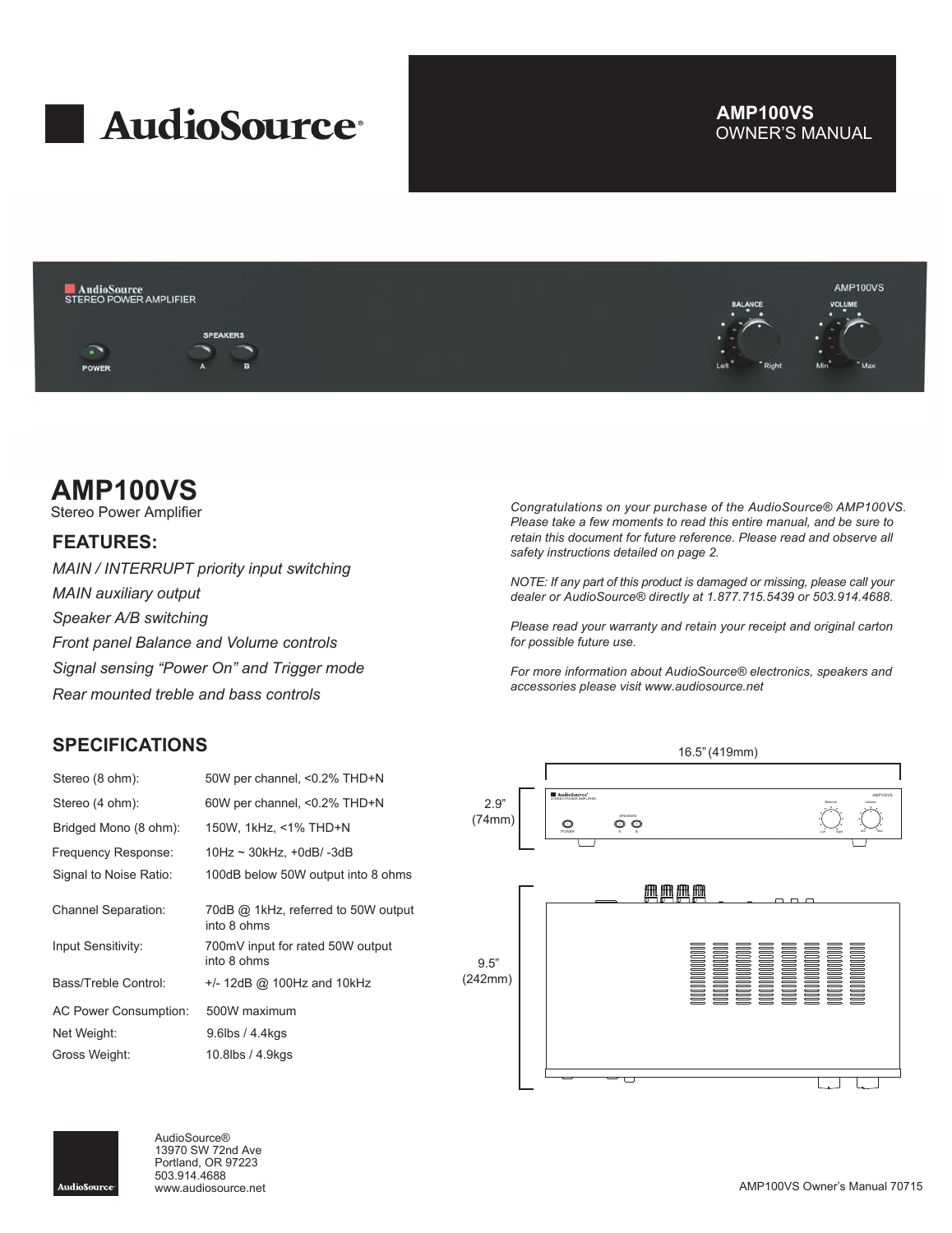# **CAUTION**

**RISK OF ELECTRICAL SHOCK DO NOT OPEN**



CAUTION: TO REDUCE THE RISK OF ELECTRIC SHOCK, DO NOT REMOVE THE COVER. NO USER SERVICABLE PARTS INSIDE. REFER SERVICING TO QUALIFIED PERSONNEL!

EXPLANATION OF SAFETY SYMBOLS



The exclamation point within an equilateral triangle is intended to alert the user of the presence of important operating and maintenance (servicing) instructions in the literature accompanying the appliance.

The lightning flash with the arrowhead symbol within an equilateral triangle is intended to alert the user to the presence of uninsulated "dangerous voltage" within the products' enclosure that may be of sufficient magnitude to constitute a risk of electric shock to persons.

#### **IMPORTANT SAFETY INSTRUCTIONS**

- WARNING: TO PREVENT FIRE OR SHOCK HAZARD, DO NOT EXPOSE THIS APPLIANCE TO RAIN OR MOISTURE. THE APPARATUS SHALL NOT BE EXPOSED TO DRIPPING OR SPLASHING AND THAT OBJECTS FILLED WITH LIQUIDS, SUCH AS VASES, SHALL NOT BE PLACED ON APPARATUS.
- WARNING: TO PREVENT FIRE OF SHOCK HAZARD, DO NOT USE THIS PLUG WITH AN EXTENSION CORD, RECEPTACLE OR OTHER OUTLET UNLESS THE BLADES CAN BE FULLY INSERTED TO PREVENT BLADE EXPOSURE.
- WARNING: THE MAINS PLUG IS USED AS DISCONNECT DEVICE. THE DISCONNECT DEVICE SHALL REMAIN READILY AVAILABLE.
- WARNING: ONLY USE ATTACHMENTS OR ACCESSORIES SPECIFIED OR PROVIDED BY THE MANUFACTURER.
- 1. Read these instructions.
- 2. Keep these instructions.
- 3. Heed all warnings.
- 4. Follow all instructions.
- 5. Do not use this apparatus near water.
- 6. Clean only with dry cloth.
- 7. Do not block any ventilation openings. The ventilation should not be impeded by covering the ventilation openings with items such as newspaper, table cloths, curtains etc. Install in accordance with the manufacturer's instructions.
- 8. Do not install near heat sources such as radiators, heat registers, stoves, or other apparatus (including amplifiers) that produce heat. No open flame sources, such as lighted candles, should be placed on the apparatus.
- 9. Do not defeat the safety purpose of the polarized or grounding type plug. A polarized plug has two blades with one wider than the other. A grounding type plug has two blades and a third grounding prong. The wide blade or third prong is provided for your safety. If the provided plug does not fit into your outlet, consult an electrician for replacement of the obsolete outlet.
- 10. Protect the power cord from being walked on or pinched particularly at the plugs, convenience receptacles, and at the point of exit from the apparatus.
- 11. Only use attacheements/accessories specified by the manufacturer.
- 12. Use only with the cart, stand, tripod, bracket, or table specified by the manufacturer, or sold with the apparatus. When a cart or rack is used, use caution when moving the cart/apparatus combination to avoid injury from tip-over.



- 13. Unplug the apparatus during lightning storms or when unused for long periods of time.
- 14. Refer all servicing to qualified personnel. Servicing is required when the apparatus has been damaged in any way, such as power supply cord or plug is damaged, liquid has been spilled or objects have fallen into the apparatus has been exposed to rain or moisture, does not operate normally, or has been dropped.
- 15. WARNING: To reduce the risk of fire or electric shock, do not expose this apparatus to rain or moisture. The apparatus shall not be exposed to dripping or splashing and that objects filled with liquids, such as vases, shall not be placed on apparatus.
- 16. WARNING: The mains plug/appliance coupler is used as disconnect device, the disconnect device shall remain readily operable.
- 17. This equipment is a Class II or double insulated electrical appliance. It is designed in such a way that it does not require a safety connection to electrical earth.



ATTENTION: RISQUE DE CHOC ELECTRIQUE-NE PAS OUVRIR 18.

 - This lightning flash with arrowhead symbol within an equilateral triangle is intended to alert the user to the presence of non-insulated "dangerous voltage" within the product's enclosure that may be of sufficient magnitude to constitute a risk of electric shock.

 - Warning: to reduce the risk of electric shock, do not remove cover (or back) as there are no user-serviceable parts inside. Refer servicing to qualified personnel. - The exclamation point within an equilateral triangle is intended to alert the user

 to the presence of important operating and maintenance instructions in the literature accompanying the appliance.

MAGNETIC FIELD: !!CAUTION!! Do not locate sensitive high-gain equipment such as preamplifiers or tape decks directly above or below the unit. Because this amplifier has a high power density, it has a strong magnetic field, which can induce hum into unshielded devices that are located nearby. The field is strongest just above and below the unit. If an equipment rack is used, we recommend locating the amplifier(s) in the bottom of the rack and the preamplifier or other sensitive equipment at the top.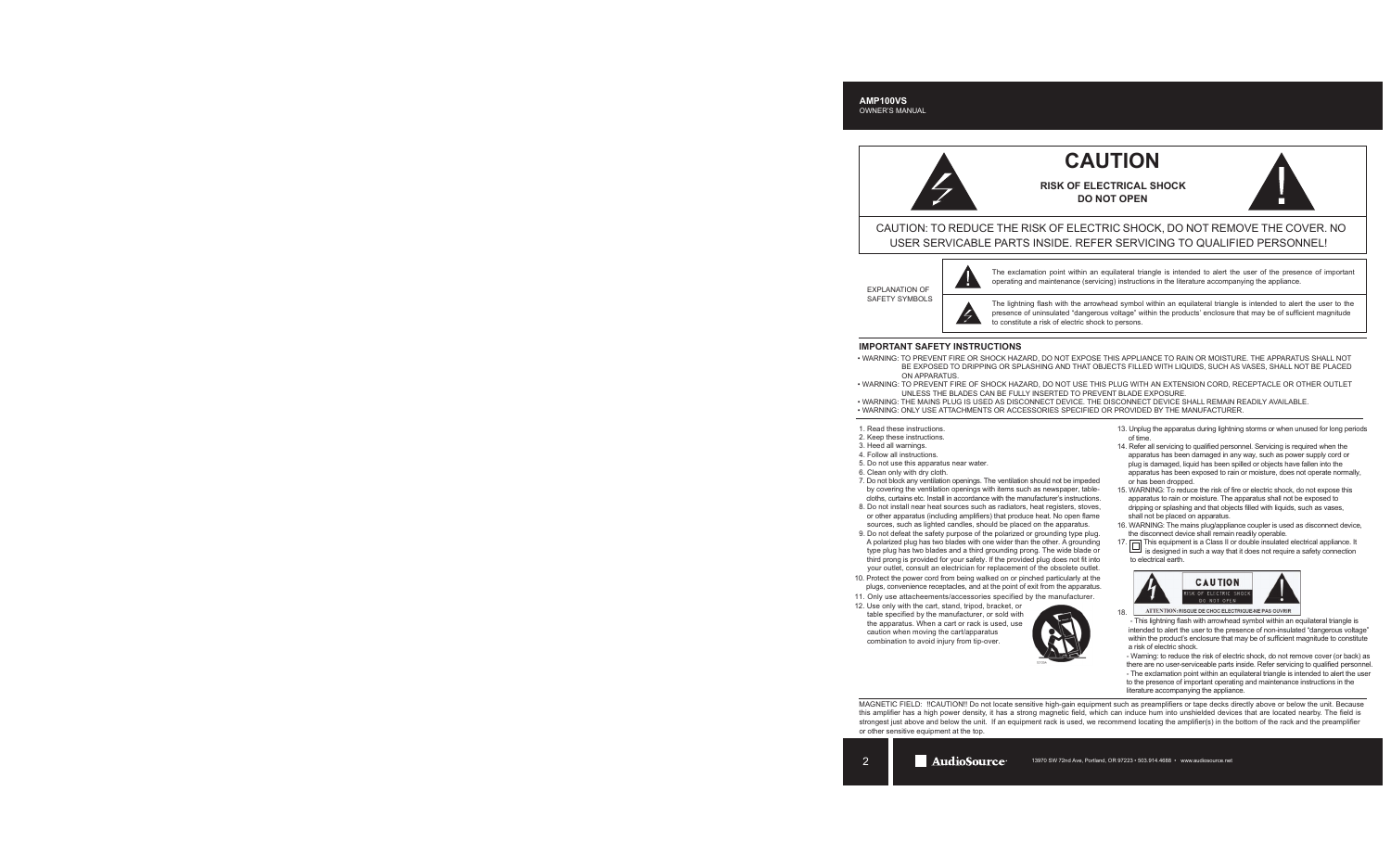

*speakers are capable of handling such power to avoid possible damage!*

#### 11. *AUTO ON Select Switch*

Power can be turned on and off manually via the switch on the front panel or automatically by signal sensing. Set it to NORMAL for manual power on/off. Set to AUTO for signal sensing; the amp will turn on when audio signal is detected at the inputs. NOTE: The front panel power switch must be in the ON position (pushed in) for the AUTO ON feature to operate.

#### 12. *Speaker Zone A Output*

Speaker output terminals for zone A. Minimum impedance: 8 ohm bridged or 4 ohm stereo.

#### **150' - 200' - 10 Gauge 2-Cond. CL3 Rated** 14. *Unswitched A/C Terminal*

Provides A/C power for additional components. Use only for a single low power device such as a tuner, CD, DVD, turntable or other non-amplified .<br>electronics. Do not connect another amplifier or receiver. Ensure 400W max power connumption for any device plugged in here.

#### 15.  *Power Cord & Fuse Holder*

This amplifier is configured for operation at 117V (North America). A fuse in the integrated holder provides safety protection from fault conditions. Replace fuse with 5 x 20mm T4A 250V.